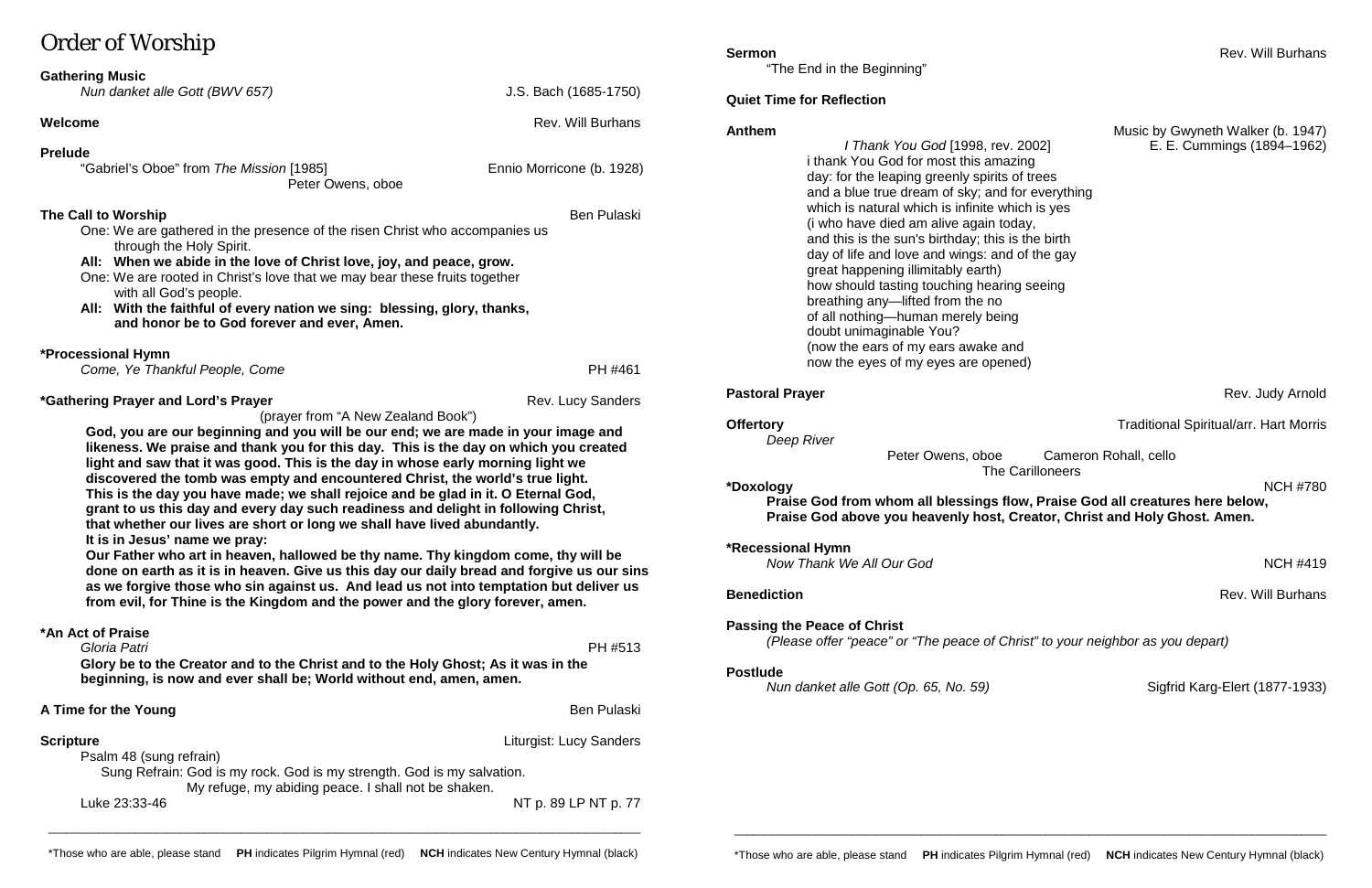# Today's Worship Service

## **Sanctuary Flowers**

Today's Chancel flowers are given to the glory of God, and in loving memory of Courtney Crandall , given by his family.

# Meet Our Church

**First Congregational Church in Winchester, UCC,** *An Open and Affirming Congregation* 21 Church Street, Winchester, MA 01890 781-729-9180 **www.fcc-winchester.org**

We are a Christ-centered, nurturing community: growing in faith, serving in love, welcoming all with joy.

The Congregation, Ministers To The World Rev. William Burhans, Lead Pastor Rev. Ms. Judith B. Arnold, Associate Pastor Ms. Kathleen Zagata, RN, MS, CS, Minister of Congregational Health & Wellness Ms. Jane Ring Frank, Minister of Music & Worship Arts Mr. Ben Pulaski, Minister of Faith Formation: Children & Youth Mr. Jeffrey Mead, Organist Mr. Bradley Ross, Sexton Mr. Tyler Campbell, Assistant Sexton Ms. Sarah Marino, Office Manager The Rev. Dr. Kenneth Orth, Pastoral Counselor (Affiliate)

Welcome!

We are happy you have joined us today for worship. We hope that in the coming hour of quiet, song, prayer, sacred scripture, and communal gathering, you will awaken more fully to God's presence in your life and the world around us.

### **Restrooms**

Restrooms are located down the stairs as you first enter the front doors of the church.

### **Accessibility**

Listening devices are available in the back of the sanctuary for the hearing impaired. An after-worship coffee hour is held in Chidley Hall on the bottom floor of the church building. An elevator is located out the doors to the right of the front chancel area and down the hall. Please ask a greeter if you need assistance.

### **Childcare**

Children are always welcome in the sanctuary! We appreciate the sounds of little ones among us. If you'd prefer, there is a professionally staffed nursery on the floor beneath the sanctuary. Ask a greeter if you need help finding it.

### **Family Room**

There is also a comfortable room with sofas, chairs, carpet and an audio link to the service for when you need more room to attend to your family. It is located just outside the doors to the right of the front chancel area.

**Children (Stepping Stones) and Youth Church School**

Classes for children and youth in pre-k through 12th grade are taught during worship. Families begin the worship service together in the sanctuary. Children are then invited to join us at the front (if they are comfortable) for the Time for the Young. Afterwards, the children and youth are led to their classrooms by their teachers.

### **Get connected!**

Please tell us about yourself and/or request a prayer by filling out a Welcome/Prayer Request Card found in each pew and place it in the offering plate when it passes. We look forward to getting to know you at Coffee Hour, held downstairs immediately following the service. You can also learn more about our community through our website and Facebook page:

**www.fcc-winchester.org facebook.com/fccwucc Text FCCW to 22828 to join our email list**

# **November 20, 2016**

The Thirty-Fourth Sunday in Ordinary Time 10:00 Worship Service